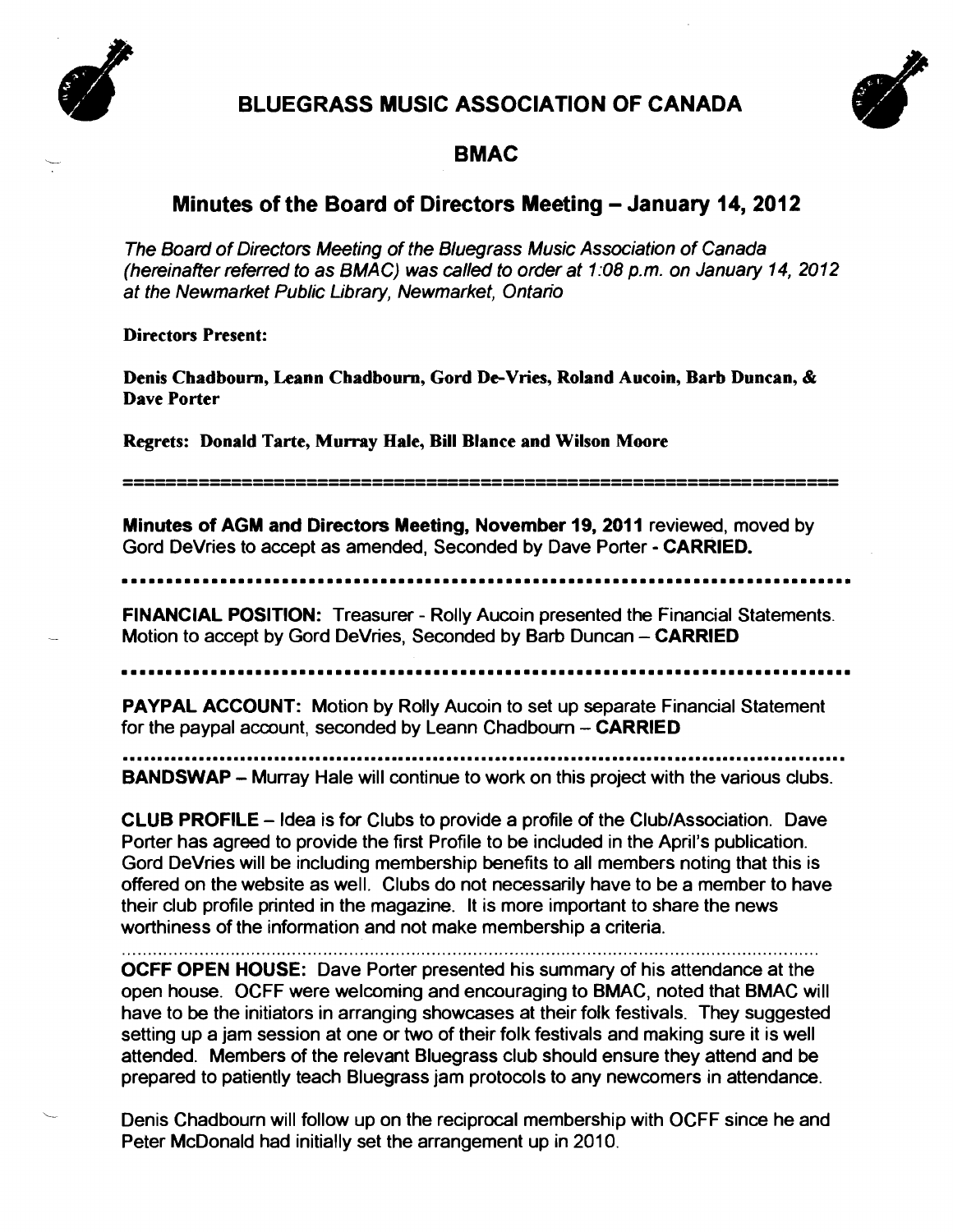LlASON DIRECTORS - Dave Porter agreed to be the Liason Director with OCFF; Denis Chadbourn will continue to be the Liason Director with CMN, CCMA. NOCMA and IBMA; Barb Duncan agreed to be the Liason with CMAO.

**•••••••••••••••••••••••••••••••••••••••••••••••••••••••••••••••••••••••••••••••••••**  WEBSITE - Gord DeVries provided a status update on the regional setup - it will take approximately 6 months for him to complete. He is still working on the link swap with other organizations. .

Also, Gord intends to convert the website into a full commerce website for the sale of consignment CD's to sell on the website which will make it a central repository for bluegrass music of Canada. This will also assist in cataloguing the bluegrass genre in an effort to include it as a category in the Juno Awards.

**......••••••.•••••.•.•.....••••....................•••••••••••••••••...........................••••••••••** 

NAME - Now that the Association is National - Gord suggested the name be consistent in the Magazine and on the Website, that being BLUEGRASS CANADA.

**••••••••••••••••••••••••••••••••••••••••••••••••••••••••••••••••••••••••••••••••••** 

WESTERN PROVINCES EXPANSION - Denis Chadbourn will start working on the Western expansion to reach as many clubs as possible. Goal is to get articles from Western clubs/associations for the magazine as well.

**..•.......•.•.•••••••••....................•.......•••••••••••••••.•.................•..........•.••••..•** 

**PRESS KIT** – Denis broached the idea of offering bands presskit information to assist them in securing a showcase. This is something that needs to be developed and presented to bands.

**....•••••••••••••••••.......••••••...........................•......•••..••••••................•.•..•••••** 

#### FACEBOOK PAGE

Discussed Facebook page and whether or not we feel it is a benefit to the association. Public opinion deems that it is a benefit - events are being posted, band names are being publicized and it is a go to place the bluegrass community. Gord DeVries would like Tasha Heart to become a Director of the board and have control of the site. Leann Chadbourn will discuss this with Tasha Heart to see if she is willing to continue with the page as she has been.

**....•......•••••••••••......•.•••••...............•...•.••.••..••••..•••..••••.......••...••••••••••.•••** 

REGISTRATION OF TRADE NAME- Gord DeVries discussed with Jerry Switzer the fees involved in registering the Trade Name. With solicitor assistance it would cost \$3,000 to \$4,000 dollars, without the forms and application fee will be \$400.00. With the presence in the social media (internet and magazine) the members of the board do not believe registering the name is necessary at this time.

The bank account was set up as Bluegrass Music Association of Central Canada and has been amended to Bluegrass Music Association of Canada - Rolly will also add Bluegrass Canada .

**••••••••••••••••••••••••••••••••••••••••••••••••••••••••••••••••••••••••••••••••••**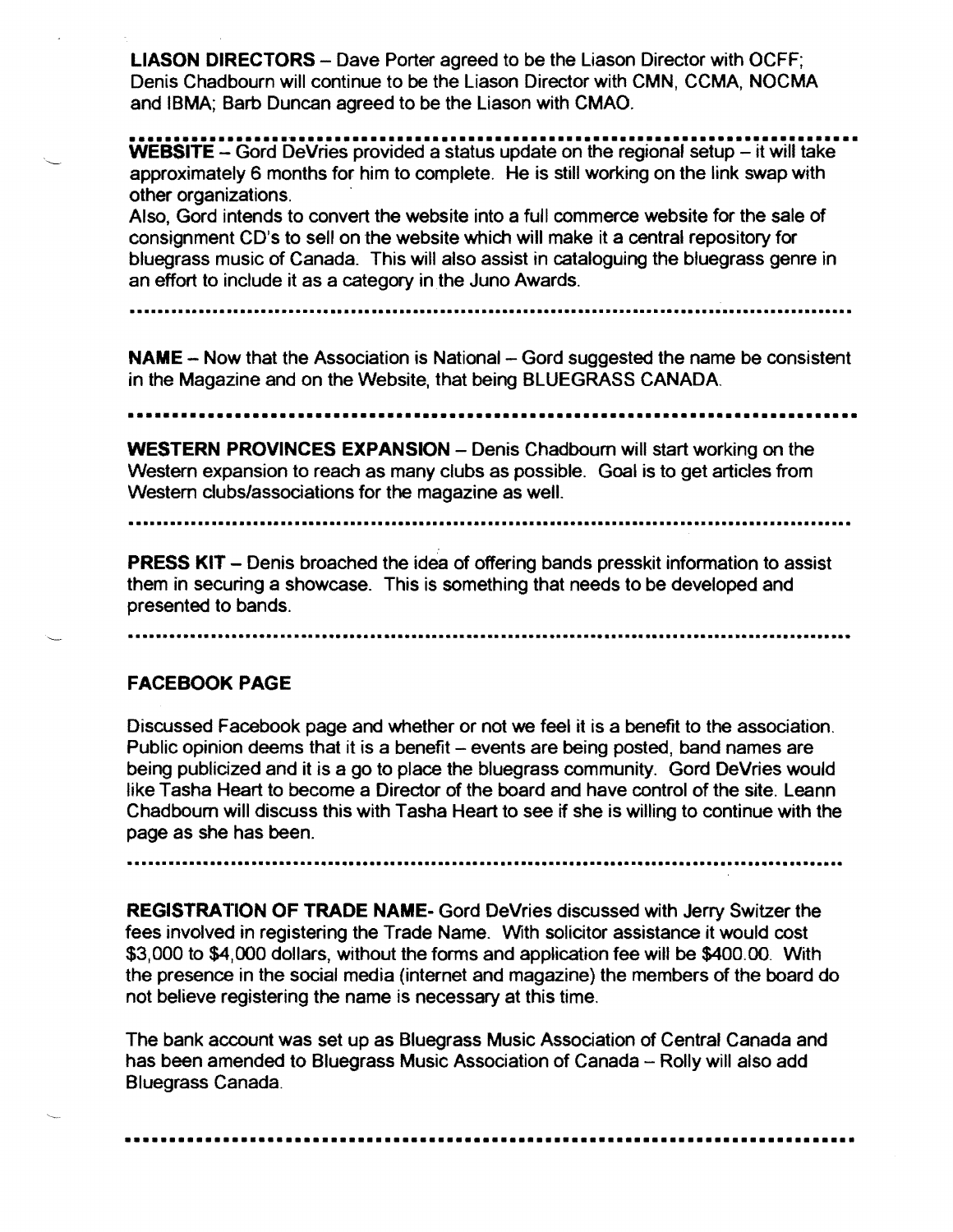**GRANTS & FUNDING** – Gord DeVries will provide the name of the Professional Grant writer to Leann to follow up. Two areas that could use the funds are the publication and the website. Barb Duncan also has contact information that she obtained at the OCFF conference.

Dave Porter suggested BMAC do a study of the proliferation of Bluegrass Clubs, Performers and Festivals throughout the country. Another possibility would be to complete an Economic Impact Study of Bluegrass Music in Canada - this might assist BMAC in obtaining Grant money.

**...........................................................................................•............** 

**MASTERCLASS BLUEGRASS** - Denis broached the subject of his attending the masterclass Bluegrass with IBMA under SMAC. He will be looking into whether or not they (ISMA) will provide a scholarship for him to attend. If not, he will let the board know the costs involved .

**.....................•...................•.............................................................** 

**MERCHANDISING** – Dave Porter agreed to seriously consider the merchandising once the commerce website is completed. Gord noted it might take about a year to get it completed.

Denis Chadbourn discussed neoprene drink coolers with the BMAC Logo that can be sold at festivals etc. Both he and Barb Duncan will look into the costs.

**.....................................................................................................•..** 

**IBMA CONFERENCE -** The European Bluegrass Music Association has requested an alliance with BMAC to assist in costs for the Showcase room. Denis will get back to them to find out what the costs will be.

**.........••.••••••••••......•.••.........•..•••.••••••••••......••...••..••••.•.••.•...........••••.•••** 

**CODIFICATION POLICY** - Gord DeVries is still working on the policies which will be completed in due course .

**••••••••.....••..•..•••••.•.....•...........•••••••••................•••••••••••.........••..•.....••••** 

AGM Venue discussion deferred to next meeting.

**•.•.....•••.•••••••••••••.....•.......•••.••••••...•...........•••..•••......••......••.••..•.•.•........** Motion to adjourn meeting at 4:50 p.m. by Leann Chadbourn, Seconded by Barb Duncan, CARRIED

**••••••••••••••••••••••••••••••••••••••••••••••••••••••••••••••••••••••••••••••••••**